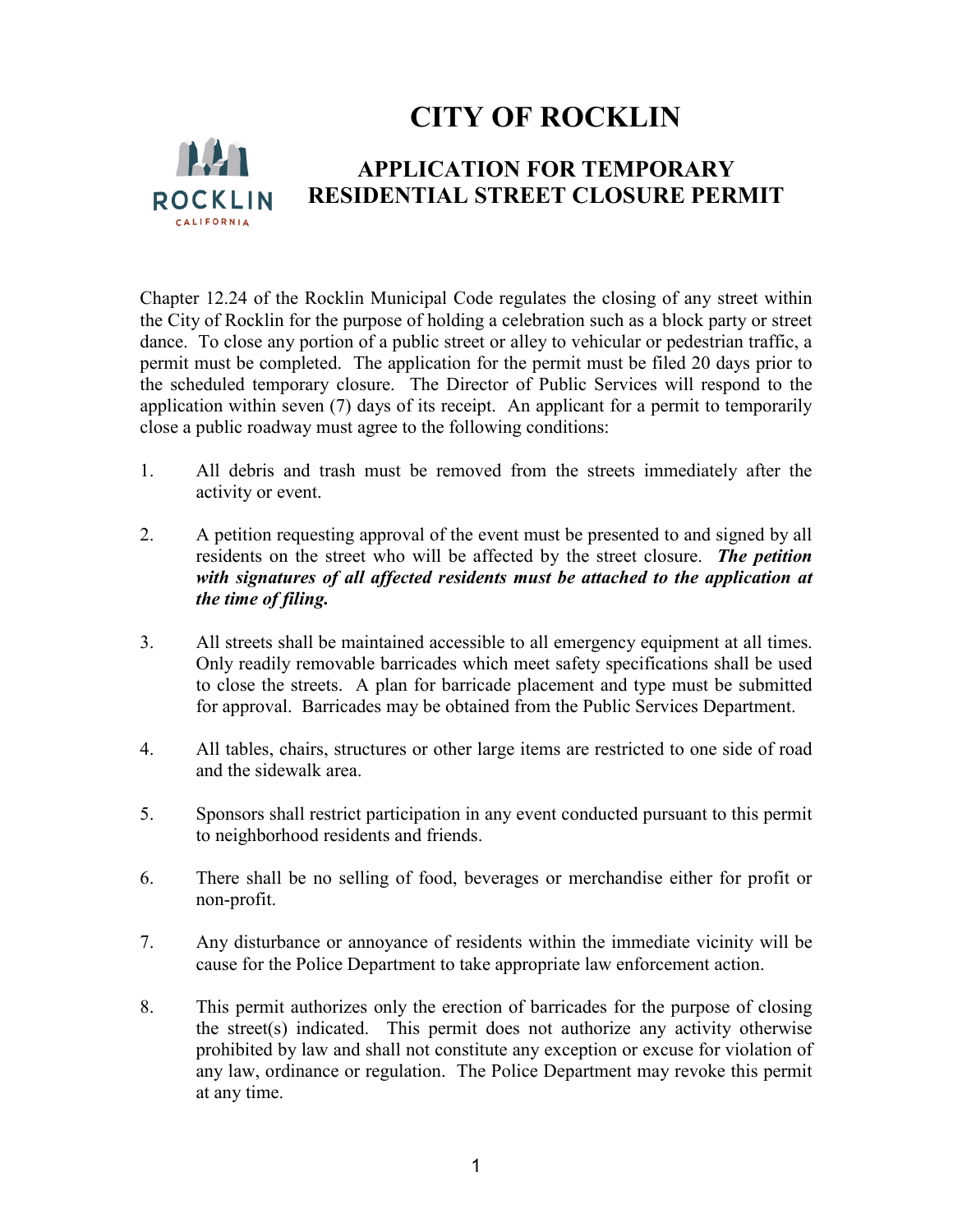- 9.. The applicant(s) shall assume and reimburse the City for any and all costs and expenses determined by the Director of Public Services to be unusual or extraordinary and related to the closing of the street for which the permit is sought, including but not limited to:
	- a. The cost of damaged or missing barricades and/or signs.
	- b. The cost of providing and moving garbage or waste receptacles.
	- c. The cost of City personnel who are required by the city to work overtime hours or other than a regular shift or to perform duties as a result of such temporary street closure.

I have read and will abide with the above provisions.

 $\overline{a}$ 

*Date Signature*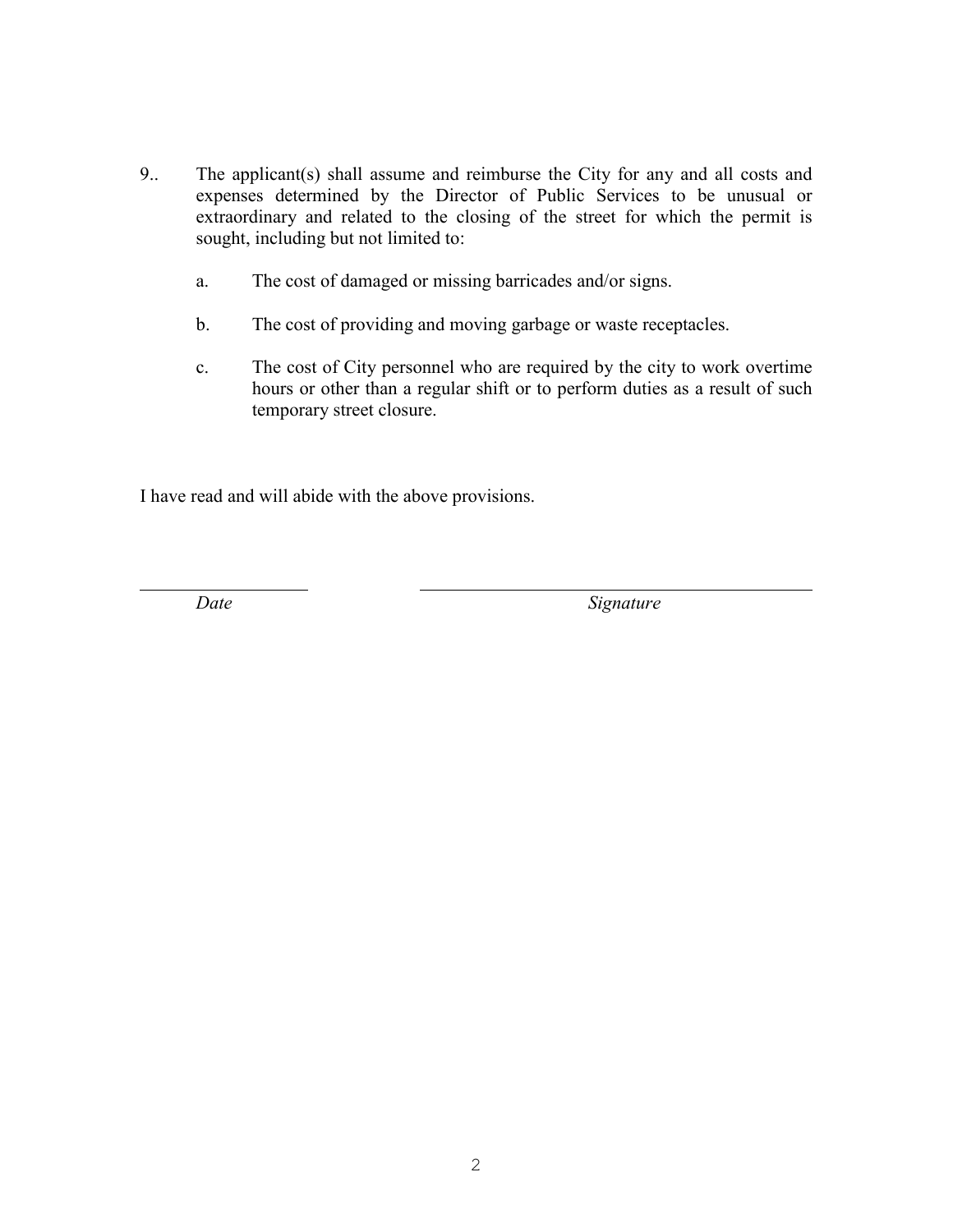# **CITY OF ROCKLIN**



### **APPLICATION FOR TEMPORARY RESIDENTIAL STREET CLOSURE**

| Name of street(s) to be closed: |      |                                                                                                                    |      |         |       |
|---------------------------------|------|--------------------------------------------------------------------------------------------------------------------|------|---------|-------|
|                                 |      | <b>Between:</b> and and and and and and and and service $\alpha$ and $\alpha$<br>(Street)<br>$\overline{(Street)}$ |      |         |       |
| <b>Type of Closure:</b>         |      |                                                                                                                    |      |         |       |
|                                 |      | Complete                                                                                                           |      | Partial |       |
|                                 |      | Explain: <u>Explaintenent</u>                                                                                      |      |         |       |
|                                 | Name | Address                                                                                                            | City | Zip     | Phone |
|                                 | Name | Address                                                                                                            | City | Zip     | Phone |
|                                 | Name | Address                                                                                                            | City | Zip     | Phone |

**If more space is needed to list additional applicants, attach a separate sheet of paper. If applicant is an organization, write in the organization and business address above. List the coordinator, president and any other persons who will be coordinating events or are involved in the street closure request below:**

| Office Held (1)            | Name | Residence Address                                          | City | Zip | Phone |
|----------------------------|------|------------------------------------------------------------|------|-----|-------|
| Office Held (2)            | Name | Residence Address                                          | City | Zip | Phone |
| <b>Purpose of Closure:</b> |      |                                                            |      |     |       |
|                            |      | <b>Estimated Number of Persons Participating in Event:</b> |      |     |       |
|                            |      | <b>Parking Restrictions Requested (specify):</b>           |      |     |       |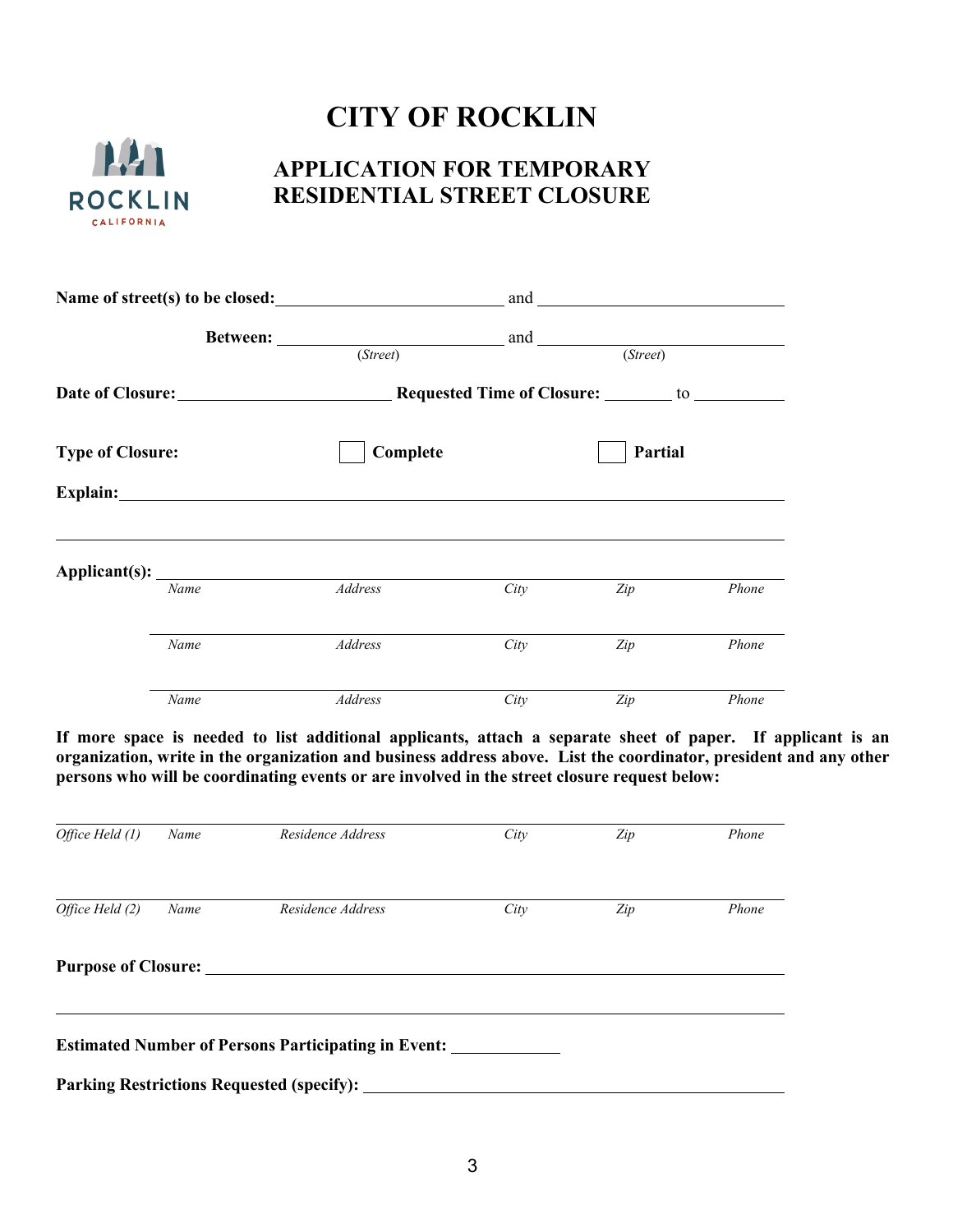| <b>Sound Equipment to be Used:</b>                                                                                               | Yes                                                                                      | N <sub>o</sub>                                  |
|----------------------------------------------------------------------------------------------------------------------------------|------------------------------------------------------------------------------------------|-------------------------------------------------|
|                                                                                                                                  |                                                                                          |                                                 |
| <b>Attachments:</b>                                                                                                              | <b>Neighborhood Petition</b><br><b>Barricade Plan</b><br><b>Certificate of Insurance</b> |                                                 |
| Approved                                                                                                                         | <b>Denied</b>                                                                            | <b>Approved with Conditions</b>                 |
|                                                                                                                                  |                                                                                          |                                                 |
|                                                                                                                                  |                                                                                          |                                                 |
| Date: <u>Date:</u>                                                                                                               |                                                                                          | <b>CITY OF ROCKLIN</b>                          |
|                                                                                                                                  |                                                                                          | By: Justin Nartker, Director of Public Services |
|                                                                                                                                  | FOR INTERNAL USE ONLY                                                                    |                                                 |
| cc: Chief of Police<br>City Attorney<br>Fire Chief                                                                               |                                                                                          | Date Received:                                  |
| Director of Administrative Services<br>City Engineer<br><b>Public Services</b><br>Public Transportation Authority<br>Post Office |                                                                                          | Response Deadline:                              |
| Solid Waste Contractor<br>Applicant<br>Other:                                                                                    |                                                                                          |                                                 |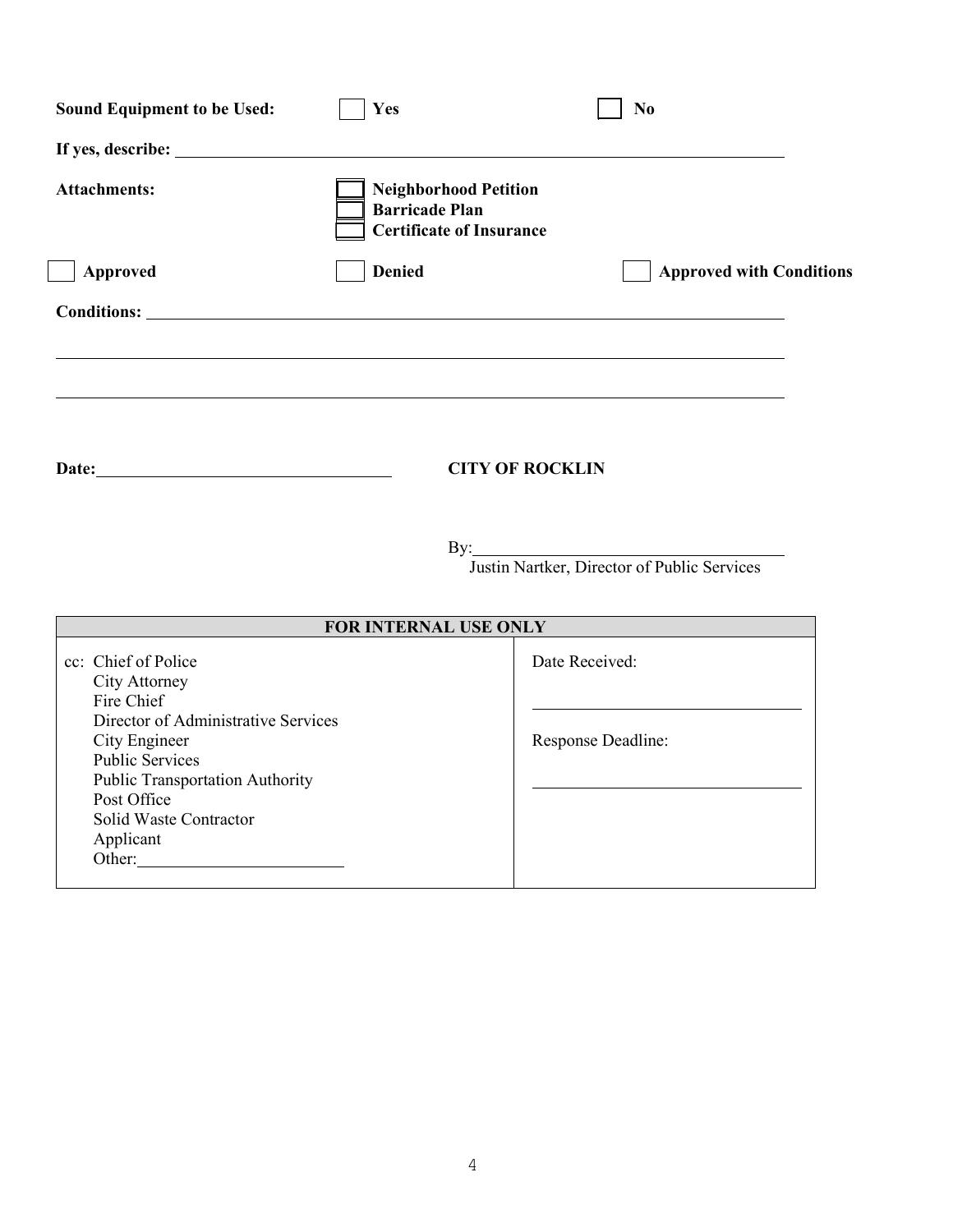

# **CITY OF ROCKLIN**

### **TEMPORARY RESIDENTIAL STREET CLOSURE RESIDENT PERMISSION FORM**

As a resident of the City of Rocklin, I affirm that I have read the City of Rocklin's Application for Temporary Residential Street Closure Permit information and agree to all the conditions relating to street closure in my neighborhood on (*day*) (*date*)

during the hours of  $\qquad \qquad$  to  $\qquad \qquad$ .

(*start to ending time of closure*)

| <b>RESIDENT NAME</b> | <b>ADDRESS</b> | <b>TELEPHONE</b> | <b>INITIALS</b> |
|----------------------|----------------|------------------|-----------------|
|                      |                |                  |                 |
|                      |                |                  |                 |
|                      |                |                  |                 |
|                      |                |                  |                 |
|                      |                |                  |                 |
|                      |                |                  |                 |
|                      |                |                  |                 |
|                      |                |                  |                 |
|                      |                |                  |                 |
|                      |                |                  |                 |
|                      |                |                  |                 |
|                      |                |                  |                 |
|                      |                |                  |                 |
|                      |                |                  |                 |
|                      |                |                  |                 |
|                      |                |                  |                 |
|                      |                |                  |                 |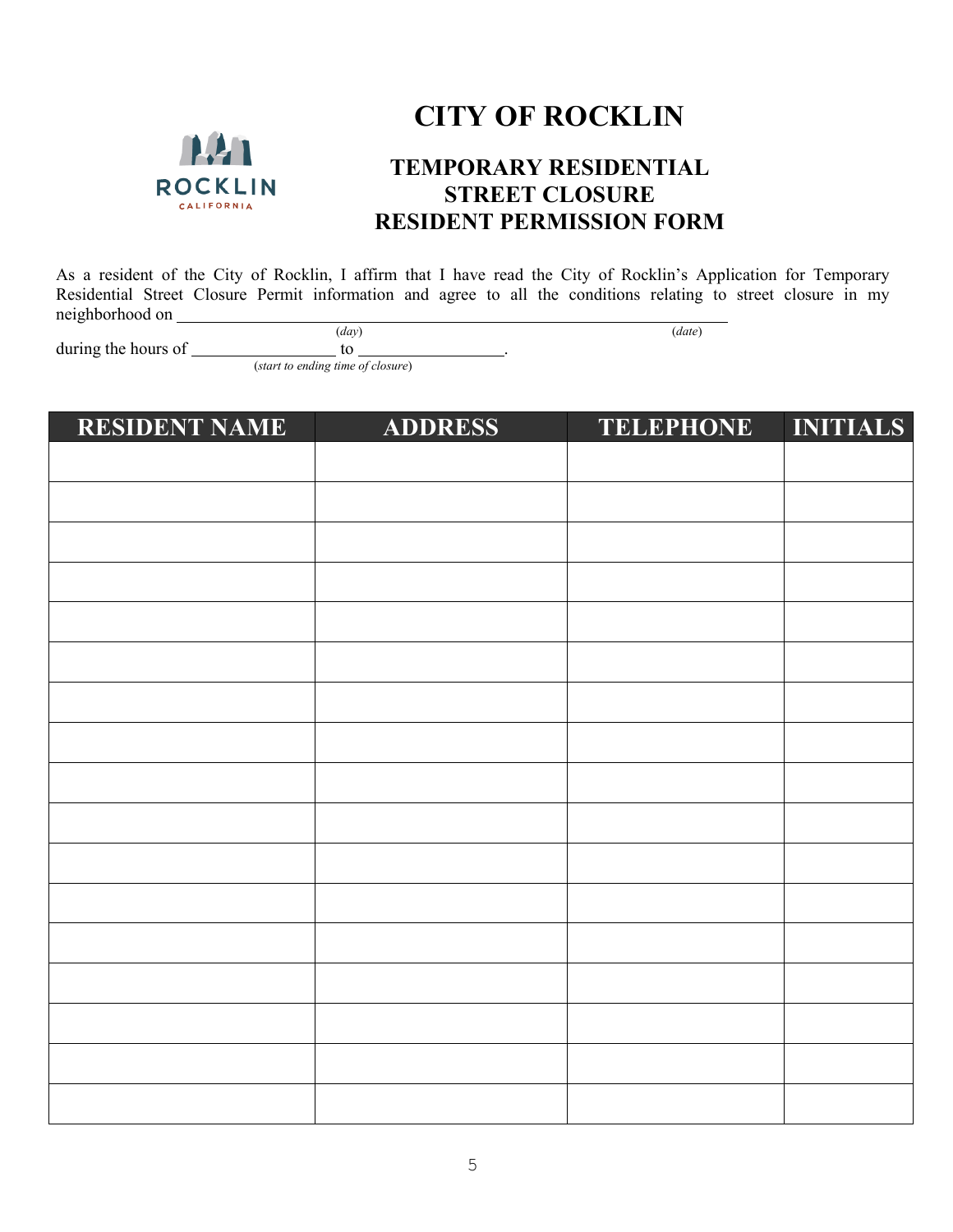## **Residential Street Closure Permit**

The Rocklin Municipal Code (Chapter 12.24) regulates the closing within the City of Rocklin for the purpose of holding a celebration such as a block party.

A temporary Residential Street Closure Permit is required and must be filed 20 days prior to the scheduled temporary closure.

The permit authorizes closing a street; it does not authorize any activity otherwise prohibited by law. The Police Department will take appropriate action in the event of any disturbance and may revoke the permit at any time.

## **Permit Conditions**

|           | Applicants must agree to the following conditions:                                                            | Initial |
|-----------|---------------------------------------------------------------------------------------------------------------|---------|
| $\bullet$ | All debris must be removed immediately after the event.                                                       |         |
| ۰         | Streets need to remain accessible to emergency equipment at all times.                                        |         |
| $\bullet$ | A petition requesting approval of the event must be signed by all residents<br>on the proposed closed street. |         |
| ٠         | Tables, chairs, and large items are restricted to                                                             |         |
|           | the sidewalk/shoulder of the roadway.                                                                         |         |
|           | Participation is only for neighborhood residents and friends.                                                 |         |
| ٠         | Applicant to provide all members involved a copy of completed waiver<br>or have it available upon request.    |         |
|           | Applicant agrees to pay for any damaged or missing barricades                                                 |         |
|           | lent out by the City of Rocklin.                                                                              |         |
|           | <b>Barricade Terms and Conditions</b>                                                                         |         |
|           | The City of Rocklin will provide the proper amount of barricades to                                           |         |
|           | applicant free of charge. In the event that the barricades are damaged                                        |         |
|           | or missing, the applicant will be invoiced for any damages and/ or loss<br>property incurred.                 |         |
|           | Barricades are to be returned to The City of Rocklin Corporation Yard                                         |         |
|           | 4081 Alvis Ct. Rocklin 95677 within 3 business days following the stated                                      |         |
|           | event date.                                                                                                   |         |
|           | -----------------------------To be completed by Public Services----------------------------                   |         |
|           |                                                                                                               |         |
|           | Number of barricades returned _____________________<br>Damaged/Missing barricades                             |         |
|           |                                                                                                               |         |
|           |                                                                                                               |         |
|           |                                                                                                               |         |